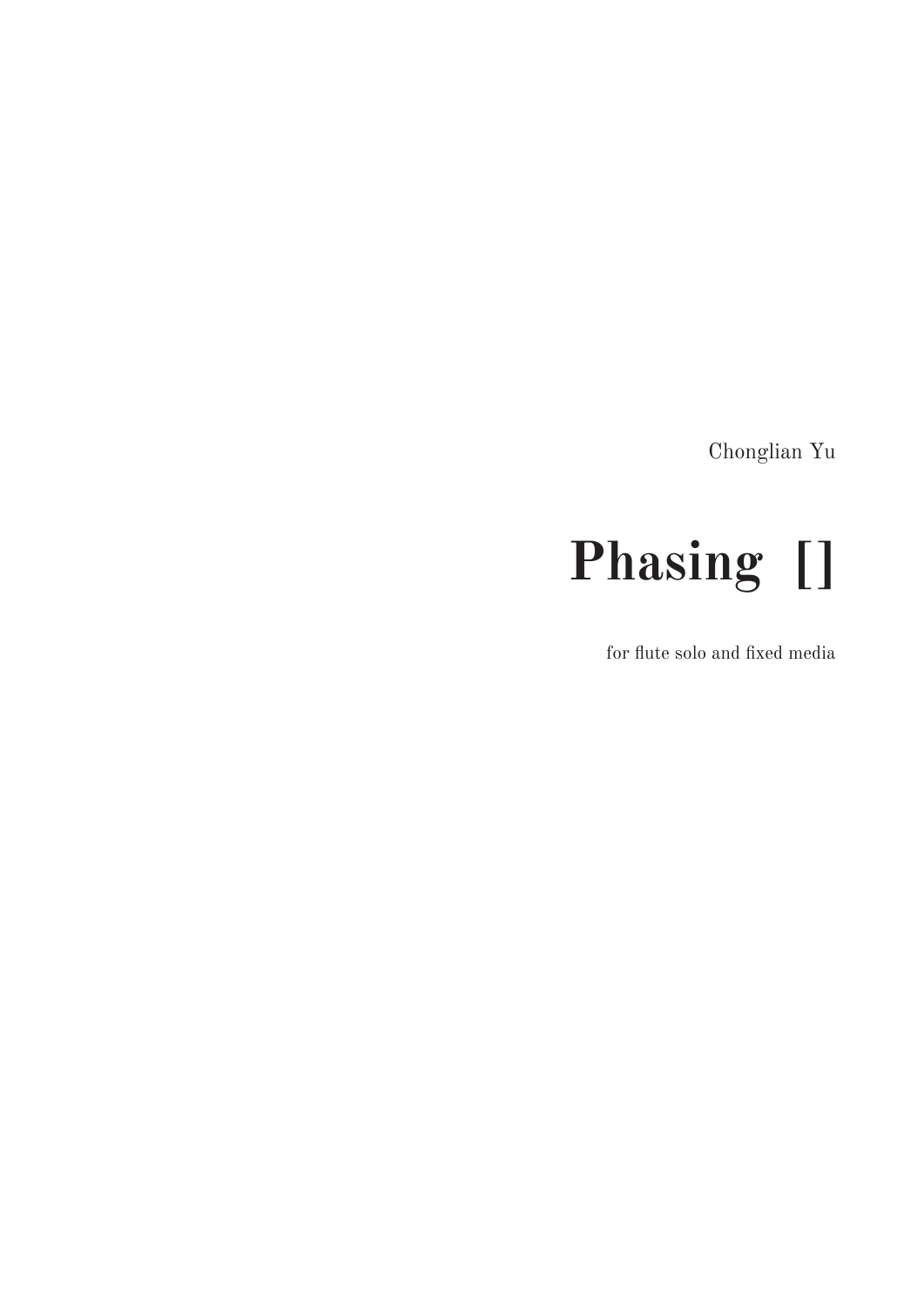### **Phasing []**

#### **Work written for Keiko Murakami and Madeira Residency 2018**

**Duration:16'28''**

#### **Symbols:**

- Inhale
- Exhale
- D Slaptone D Tongue Ram(fingering pitch)  $\mathbf{||}$ Wind tone Ê Key clicks

#### **Performance Notes**

\*The work is composed for flute solo and fixed media, though two parts are not synced.

\*In the performance, the fixed part would be played first, and after 1-2 mins, flutist enters the stage and play the flute part. After the flutist finishes the part(leaves the stage), the fixed part goes on.

\*Depending on the performance space, additonal amplification of the flute may be used to balance/mix the sound.

\*There are two roles : Constant and Variable(C. and V.) // When flute is constant then fixed media is variable, vice versa.

\*For the flute:

C. (normal measures)means active role in the performance, similar to a soloist, promient character;

V. (measures in the box)means sub-layer role in the performance,similiar to a role of installation,tourist; // also means try not to drag audience's attiention towards,

\* Make transition between C. and V. as smooth as possible

\*For the fixed media(using spat in max/msp to create spatialization):

 If ( flute is playing the C.){ random varation of the amplitude to create noticable env changes;} else { keep the amplitude in a low-level (barely noticable,but present;}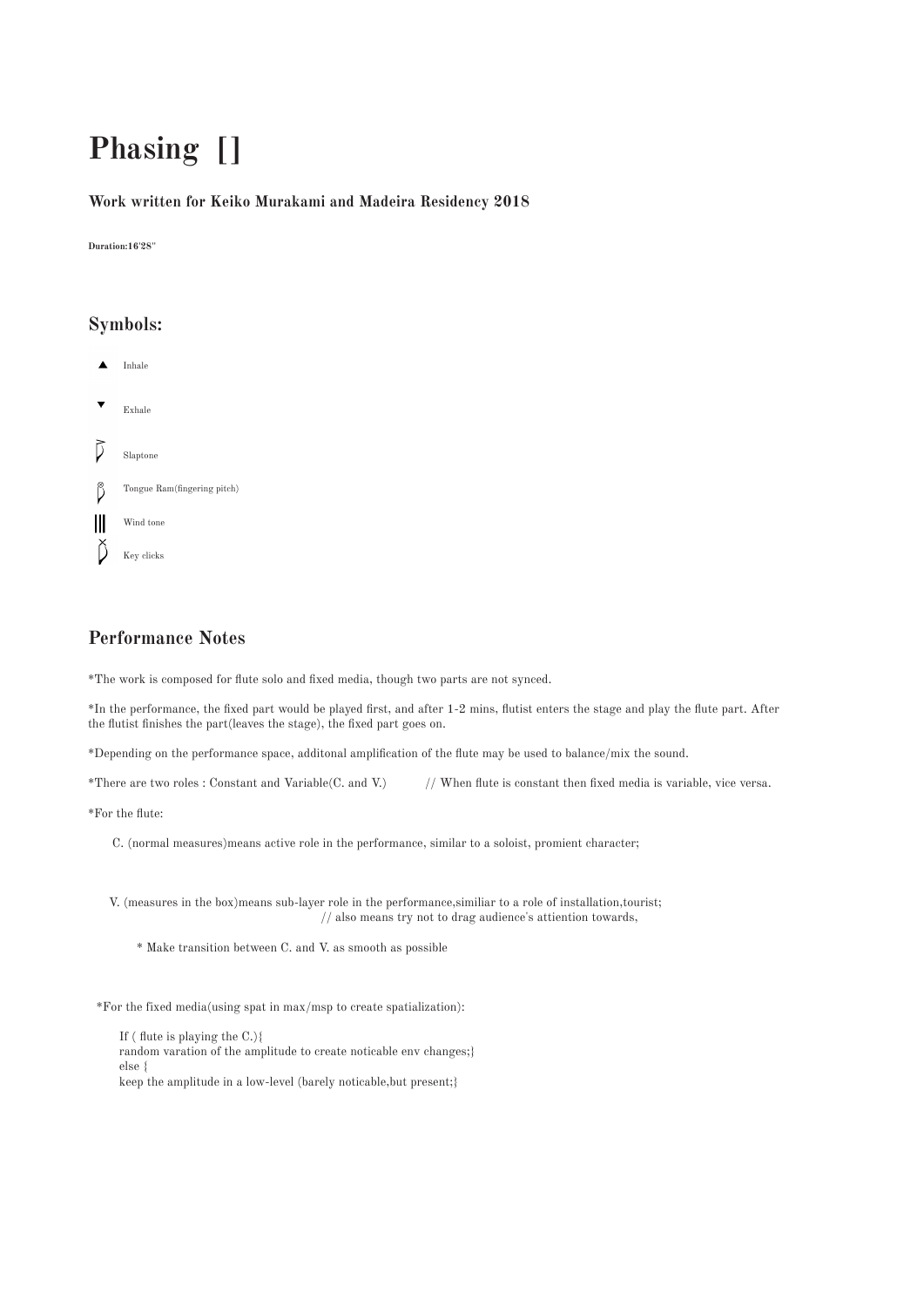## Phasing []

Chonglian Yu



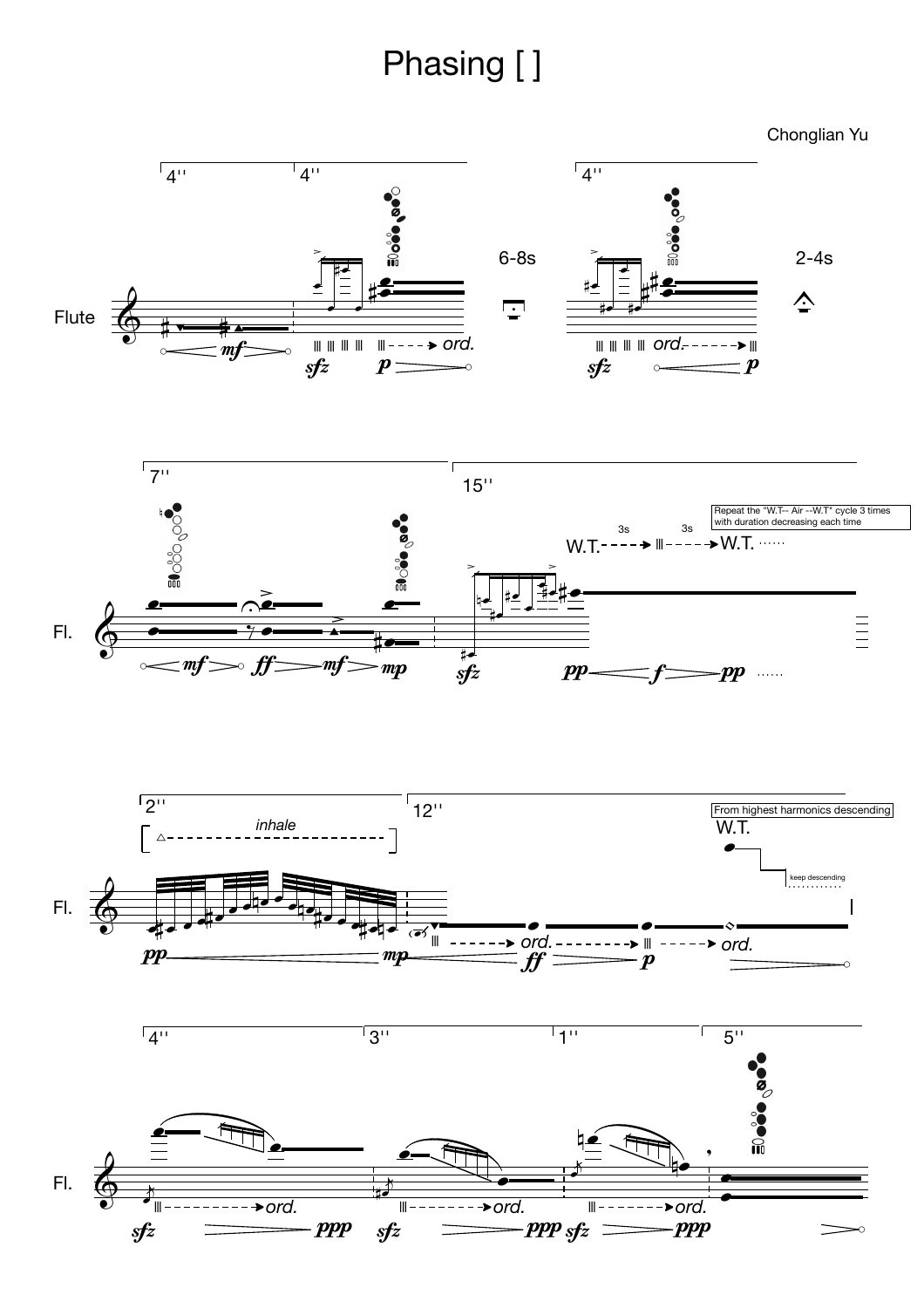





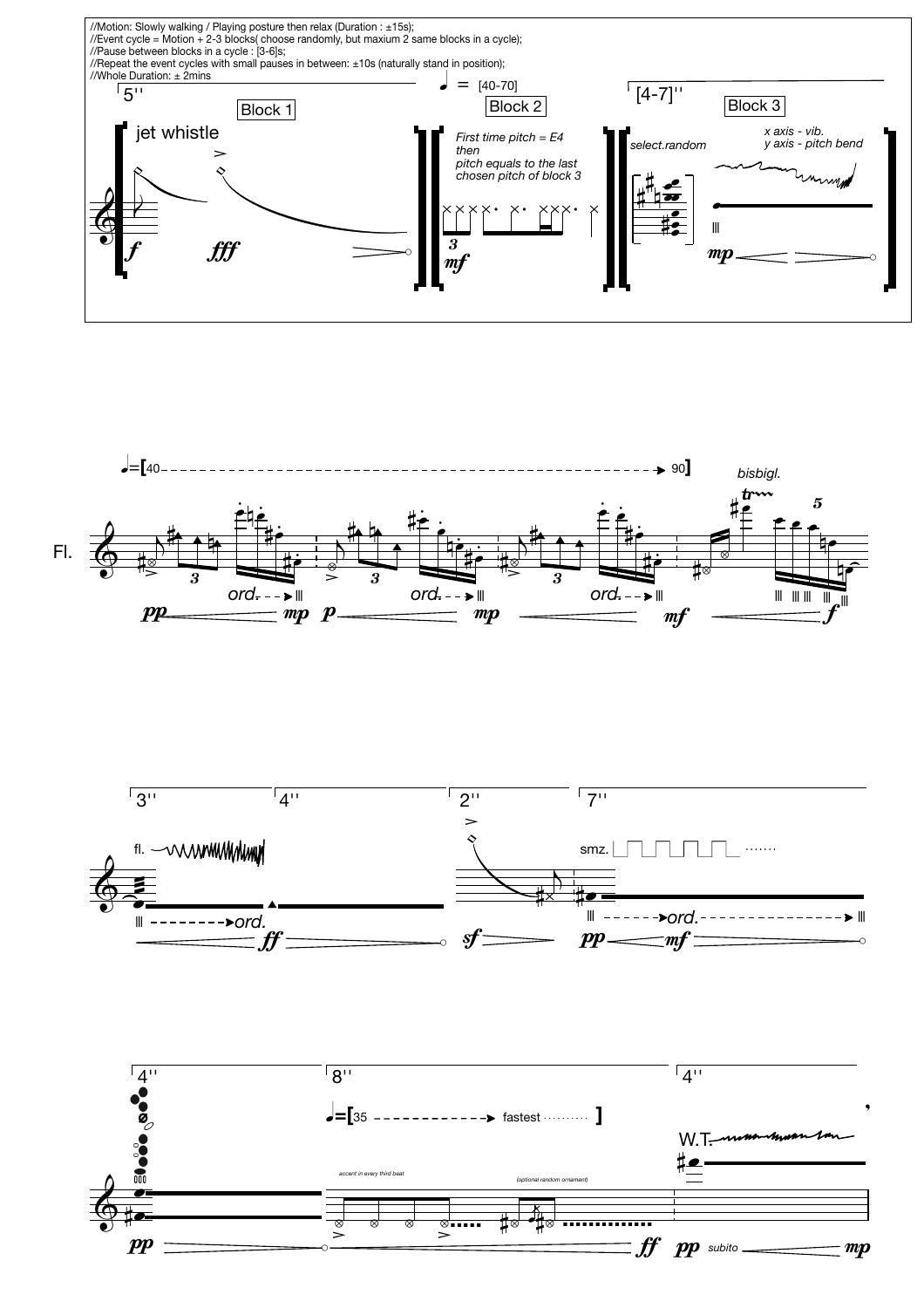

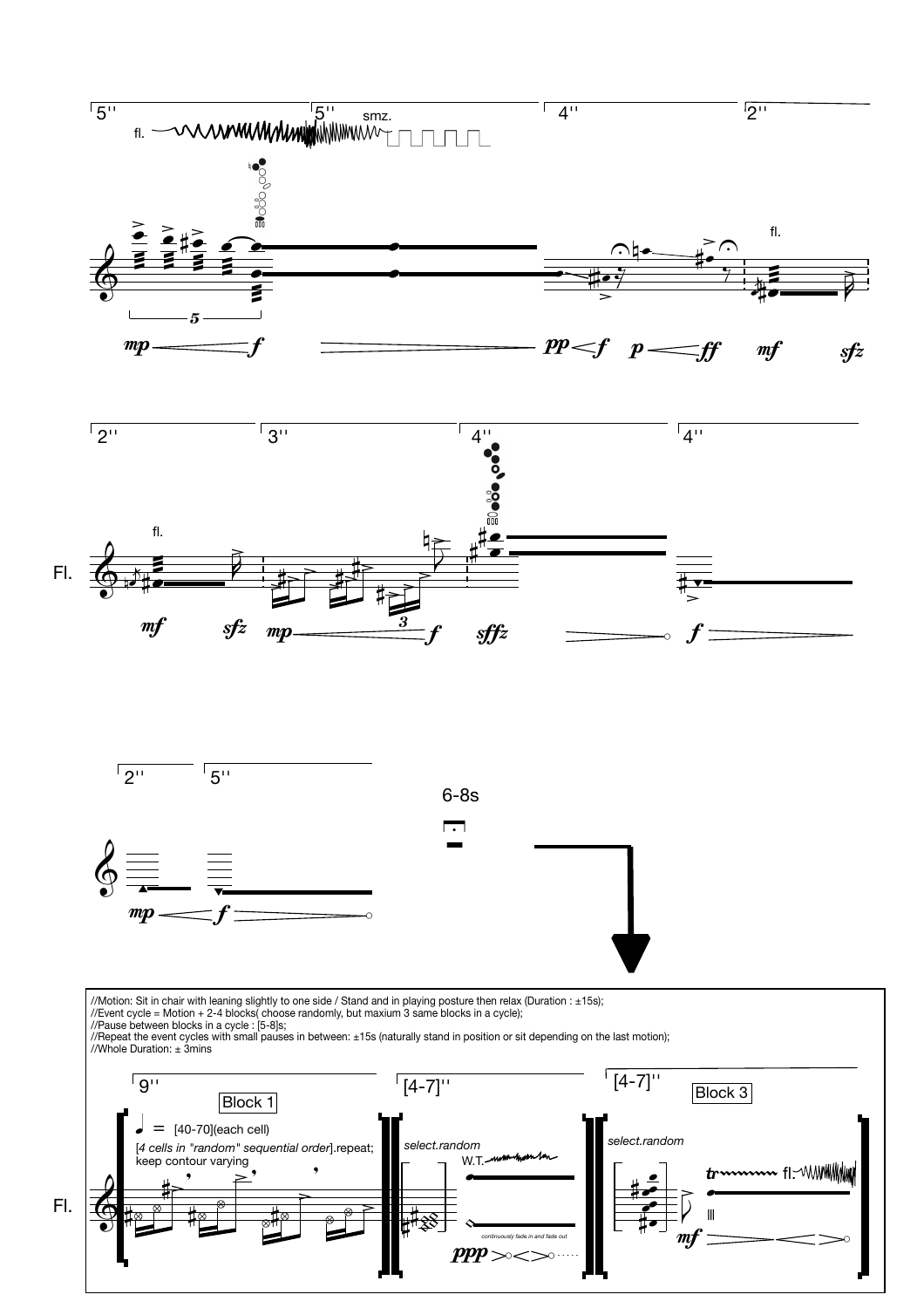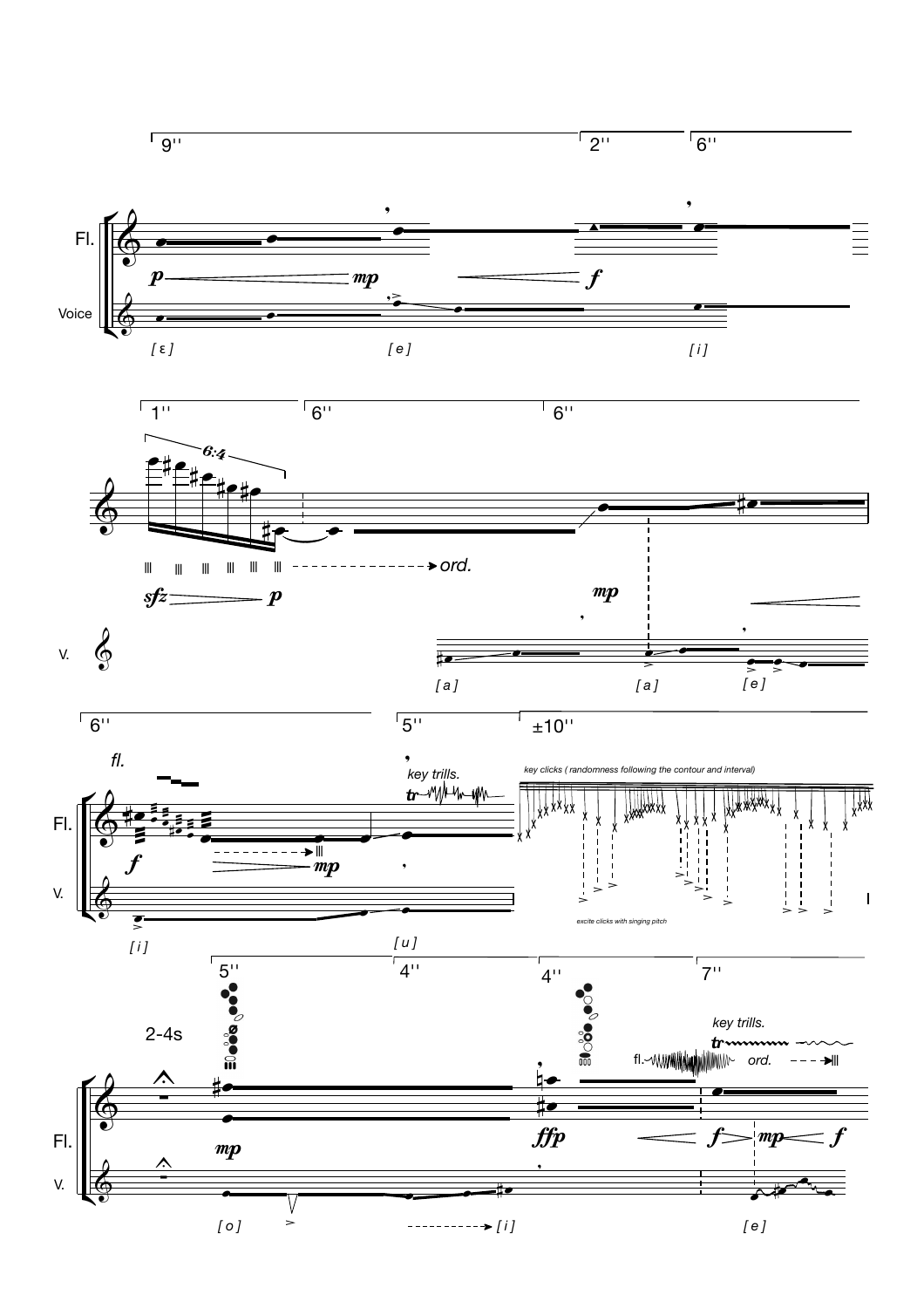